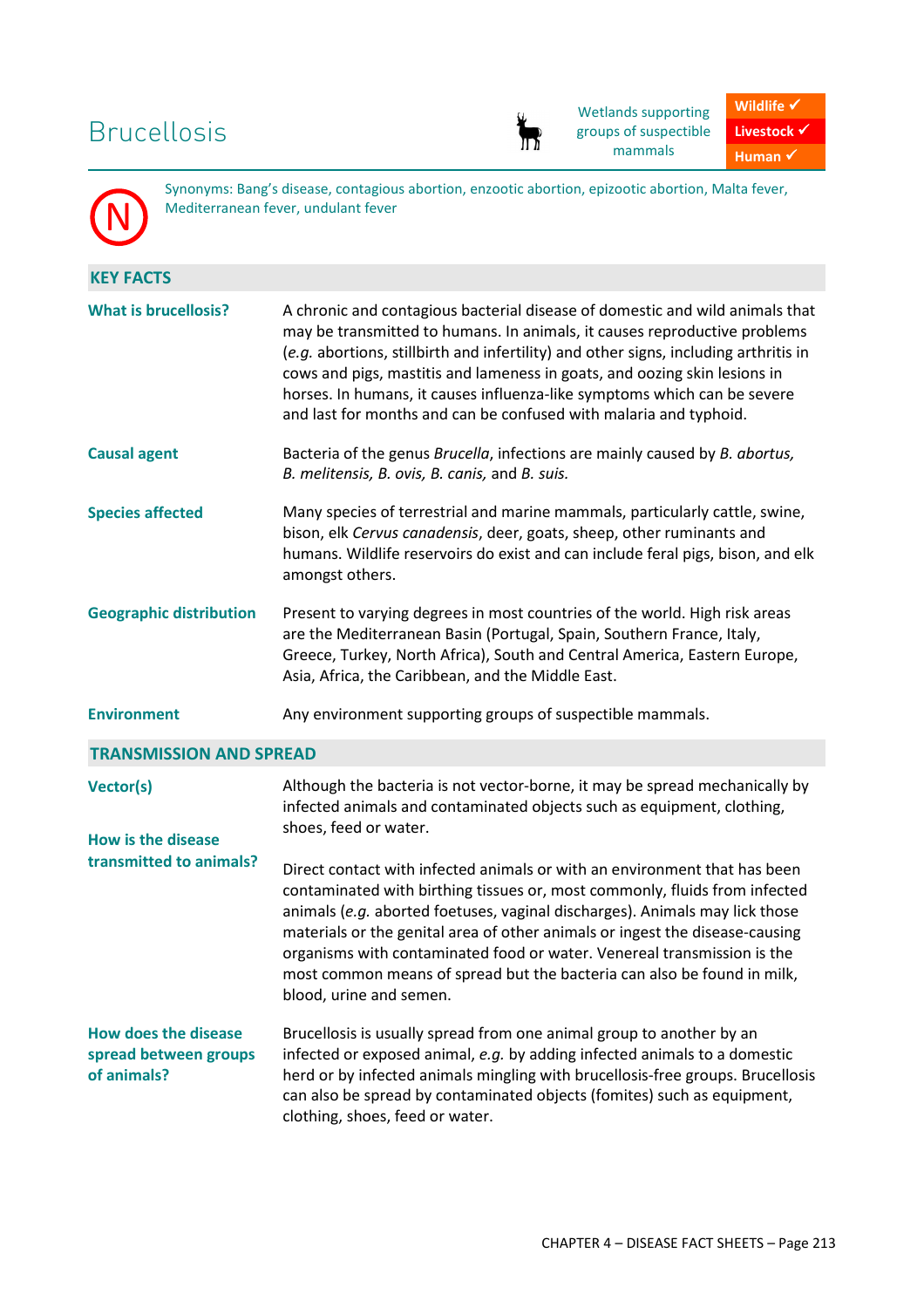| How is the disease     | Direct contact with tissues or fluids from infected animals and by eating     |
|------------------------|-------------------------------------------------------------------------------|
| transmitted to humans? | contaminated food, especially unpasteurised dairy products. Person-to-        |
|                        | person transmission is very rare but has occurred through transplants, sexual |
|                        | intercourse, or from mother to child.                                         |

## **IDENTIFICATION AND RESPONSE**

| <b>Field signs</b>                        | There is no effective way to detect infected animals by their appearance.<br>The most obvious sign is abortion or birth of weak young. Milk production<br>may be reduced, and other signs include an apparent lowering of fertility<br>with poor conception rates, retained afterbirths with resulting uterine<br>infections, and (occasionally) enlarged, arthritic joints.                                                                                                                                                                                                                                                                                                                                                                                                                                                                                                          |
|-------------------------------------------|---------------------------------------------------------------------------------------------------------------------------------------------------------------------------------------------------------------------------------------------------------------------------------------------------------------------------------------------------------------------------------------------------------------------------------------------------------------------------------------------------------------------------------------------------------------------------------------------------------------------------------------------------------------------------------------------------------------------------------------------------------------------------------------------------------------------------------------------------------------------------------------|
| <b>Recommended action if</b><br>suspected | Contact and seek assistance from appropriate animal health professionals.<br>Brucellosis caused by B. abortus, B. mellitensis or B. suis is notifiable to the<br>OIE and suspected cases in livestock and humans should be reported to local<br>and national authorities.                                                                                                                                                                                                                                                                                                                                                                                                                                                                                                                                                                                                             |
| <b>Diagnosis</b>                          | Confirmation is made with prescribed laboratory tests to isolate and identify<br>the bacteria, through serological testing, or a combination of both, following<br>OIE guidelines.                                                                                                                                                                                                                                                                                                                                                                                                                                                                                                                                                                                                                                                                                                    |
| <b>PREVENTION AND CONTROL IN WETLANDS</b> |                                                                                                                                                                                                                                                                                                                                                                                                                                                                                                                                                                                                                                                                                                                                                                                                                                                                                       |
| <b>Environment</b>                        | Brucella can survive for months in the environment under optimum<br>conditions but can be destroyed by heat and some common disinfectants.<br>Section 3.4.1. Disinfection and sanitation                                                                                                                                                                                                                                                                                                                                                                                                                                                                                                                                                                                                                                                                                              |
| <b>Livestock</b>                          | The disease in livestock may be avoided by employing good sanitation and<br>animal management practices e.g.<br>Preventing the introduction of infection through movement controls,<br>T,<br>testing and quarantine.<br>Detecting any infected animals in the population as early as possible<br>m.<br>through surveillance, and thoroughly investigating all suspect cases.<br>Eliminating any confirmed infection found in livestock through the<br>ш<br>slaughter of infected and exposed animals.<br>Vaccination with an approved vaccine can be effective.<br>u,<br>Cleaning and disinfection of calving areas and other places likely to<br>u,<br>become contaminated with infective material.<br>Placing barriers around stored feed and utilising biosecurity measures<br>u,<br>to decrease interaction between wildlife and livestock in areas with a<br>wildlife reservoir. |
| <b>Wildlife</b>                           | Control of the infection in wildlife requires management at the ecosystem<br>scale. Eradication in wildlife is probably not feasible, but the following<br>measures can help reduce prevalence:<br>Preventing and controlling infection in domestic animals.<br>ш<br>Avoiding provision of artificial feeding grounds which concentrate<br>m,<br>susceptible animals (if existing, slowly phase-out).<br>Protecting existing habitat and migration corridors (and increasing them<br>m,<br>where possible).<br>Avoiding test-and-slaughter programmes as these have not been shown<br>m,<br>to control the disease but have been shown to exacerbate spread.<br>Vaccination may be possible on a wildlife-appropriate scale if well<br>u,<br>thought-out and modelled beforehand.                                                                                                     |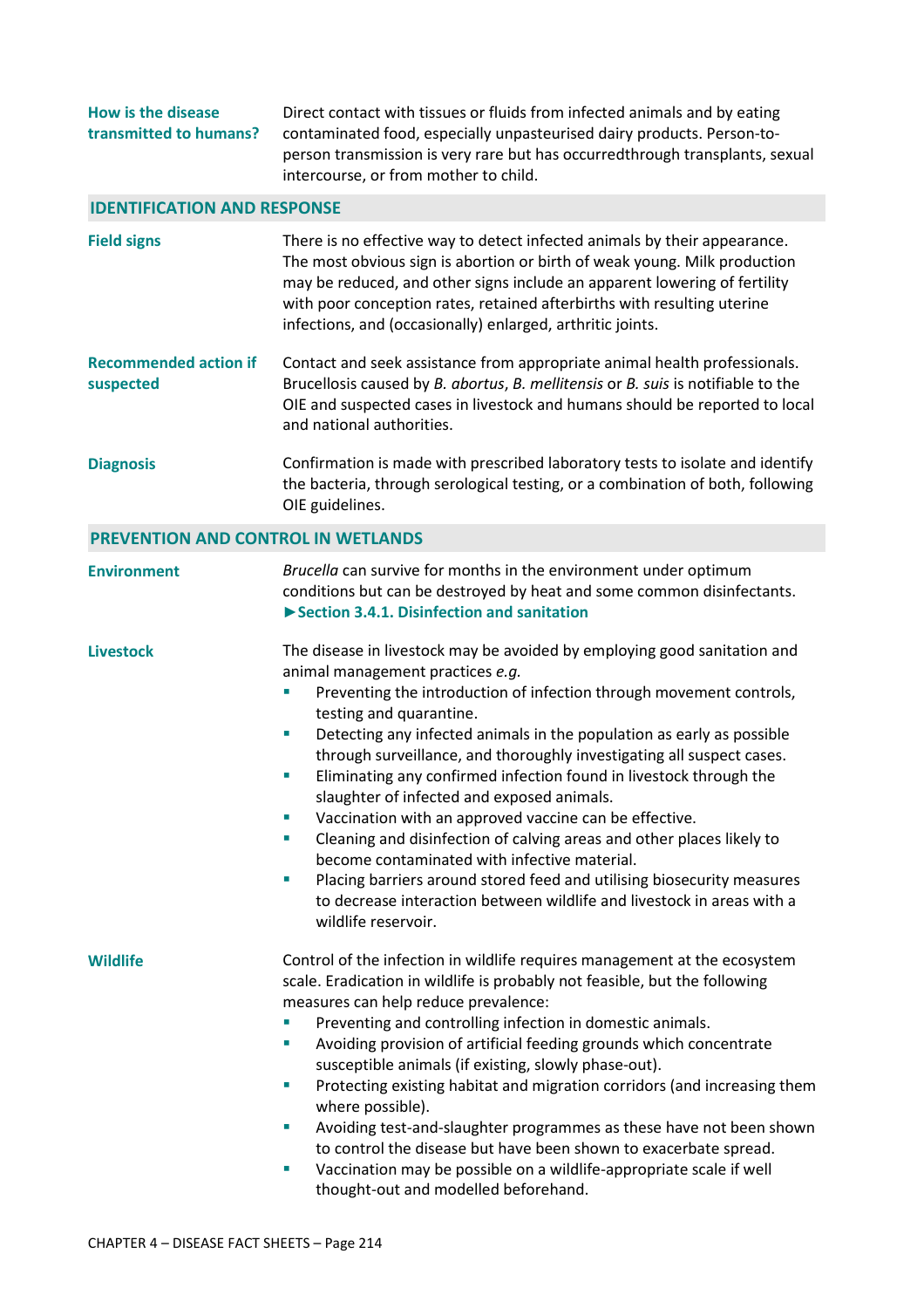| <b>Humans</b>                              | Risks to humans can be reduced by:<br>Not eating or drinking raw or unpasteurised dairy products.<br>Wearing protective clothing (gloves, masks) when handling<br>T,<br>reproductive tissues (assisting delivery of newborn animals).<br>Always washing hands after touching animals.<br>u,                                                                                                                                                                                                                                                                                                                                                                                                                                                                                                                                                                                                                                                                                                                                                                                                                                                                                                                                                                                                                                                                                                                                                                                                                                                                                                                                                                                                                                                       |
|--------------------------------------------|---------------------------------------------------------------------------------------------------------------------------------------------------------------------------------------------------------------------------------------------------------------------------------------------------------------------------------------------------------------------------------------------------------------------------------------------------------------------------------------------------------------------------------------------------------------------------------------------------------------------------------------------------------------------------------------------------------------------------------------------------------------------------------------------------------------------------------------------------------------------------------------------------------------------------------------------------------------------------------------------------------------------------------------------------------------------------------------------------------------------------------------------------------------------------------------------------------------------------------------------------------------------------------------------------------------------------------------------------------------------------------------------------------------------------------------------------------------------------------------------------------------------------------------------------------------------------------------------------------------------------------------------------------------------------------------------------------------------------------------------------|
| <b>IMPORTANCE</b>                          |                                                                                                                                                                                                                                                                                                                                                                                                                                                                                                                                                                                                                                                                                                                                                                                                                                                                                                                                                                                                                                                                                                                                                                                                                                                                                                                                                                                                                                                                                                                                                                                                                                                                                                                                                   |
| <b>Effect on wildlife</b>                  | There is evidence of widespread infection in some populations. The disease<br>causes little morbidity or mortality, but effects at the population level are<br>largely unknown. It can result in a negative perception of wildlife and<br>increase exposure of wildlife to brucellosis (and additional diseases) through<br>practices used to control movement, e.g. provision of feeding sites and<br>fencing.                                                                                                                                                                                                                                                                                                                                                                                                                                                                                                                                                                                                                                                                                                                                                                                                                                                                                                                                                                                                                                                                                                                                                                                                                                                                                                                                   |
| <b>Effect on livestock</b>                 | Deaths are rare except in unborn animals, but the disease can be debilitating<br>with obvious loss of productivity and welfare implications.                                                                                                                                                                                                                                                                                                                                                                                                                                                                                                                                                                                                                                                                                                                                                                                                                                                                                                                                                                                                                                                                                                                                                                                                                                                                                                                                                                                                                                                                                                                                                                                                      |
| <b>Effect on humans</b>                    | Human infection frequently occurs in regions where brucellosis persists in<br>domestic animals. It is an important human disease in many parts of the<br>world especially in the Mediterranean countries of Europe, north and east<br>Africa, the Middle East, south and central Asia and Central and South<br>America and yet it is often unrecognised and unreported.                                                                                                                                                                                                                                                                                                                                                                                                                                                                                                                                                                                                                                                                                                                                                                                                                                                                                                                                                                                                                                                                                                                                                                                                                                                                                                                                                                           |
| <b>Economic importance</b>                 | In developing countries, the disease in livestock has serious impacts on the<br>livelihoods of farmers and may pose a barrier to trade or increase costs to<br>farmers for testing and vaccination. The illness in humans is multisystemic<br>and can result in economic losses due to the time lost from normal activities.                                                                                                                                                                                                                                                                                                                                                                                                                                                                                                                                                                                                                                                                                                                                                                                                                                                                                                                                                                                                                                                                                                                                                                                                                                                                                                                                                                                                                      |
| <b>FURTHER INFORMATION</b>                 |                                                                                                                                                                                                                                                                                                                                                                                                                                                                                                                                                                                                                                                                                                                                                                                                                                                                                                                                                                                                                                                                                                                                                                                                                                                                                                                                                                                                                                                                                                                                                                                                                                                                                                                                                   |
| <b>Useful publications and</b><br>websites | World Health Organization (WHO). Brucellosis in humans and animals.<br>http://www.who.int/csr/resources/publications/Brucellosis.pdf [Accessed March<br>2012].<br><sup>t</sup> Food and Agriculture Organization (FAO). Animal production & health paper -<br>guidelines for coordinated human and animal brucellosis surveillance (2003)<br>http://www.fao.org/DOCREP/006/Y4723E/Y4723E00.HTM [Accessed March<br>2012].<br>D<br>Animal Production and Health Division, FAO, Rome. Animal health disease<br>cards: ovine/caprine brucellosis and bovine brucellosis.<br>Kolar, J. (1984). Diagnosis and control of brucellosis in small ruminants.<br>Ľ<br>Preventive Veterinary Medicine, 2, 215-225.<br>Nicoletti, P. (1984). The control of brucellosis in tropical and subtropical<br>Ľ<br>regions. Preventive Veterinary Medicine, 2, 193-196.<br>World Organisation for Animal Health (OIE). Chapter 2.04.03: Bovine brucellosis.<br>ם<br>Manual of diagnostic tests and vaccines for terrestrial animals.<br>http://www.oie.int/fileadmin/Home/eng/Health standards/tahm/2.04.03 BOVI<br>NE BRUCELL.pdf [Accessed March 2012].<br>World Organisation for Animal Health (OIE). Chapter 2.07.02: Caprine and ovine<br>ப<br>brucellosis. Manual of diagnostic tests and vaccines for terrestrial animals.<br>http://www.oie.int/fileadmin/Home/eng/Health standards/tahm/2.07.02 CAPR<br><b>INE OVINE BRUC.pdf</b> [Accessed March 2012].<br>The Center for Food Security and Public Health (CFSPH). Brucellosis factsheet.<br>http://www.cfsph.iastate.edu/Factsheets/pdfs/brucellosis.pdf Accessed March<br>2012].<br>World Health Organisation (WHO). Brucellosis.<br>www.who.int/zoonoses/diseases/brucellosis/en/ [Accessed March 2012]. |